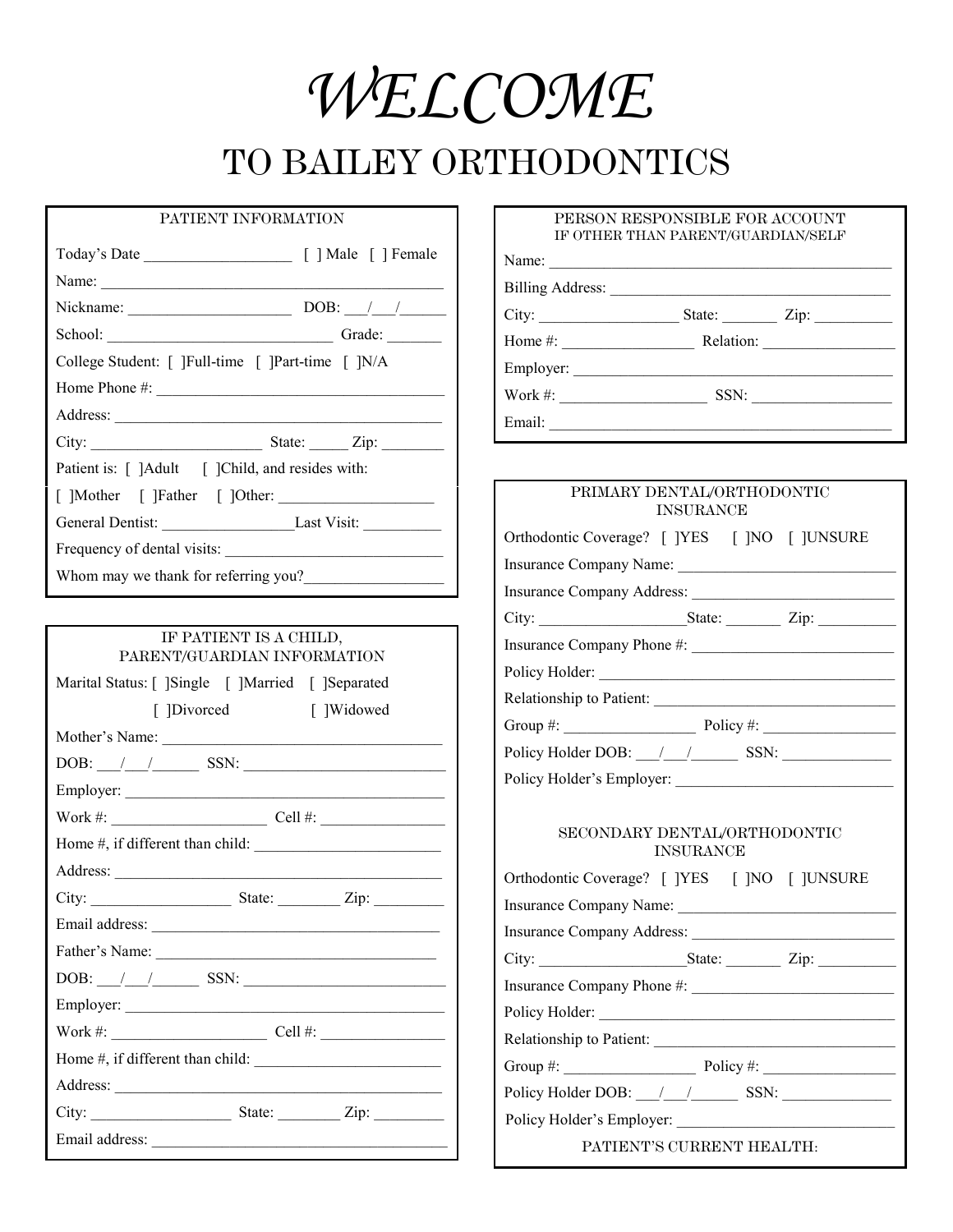|                               | PHYSICAL: [ ]Excellent [ ]Good [ ]Fair [ ]Poor                        |
|-------------------------------|-----------------------------------------------------------------------|
|                               | EMOTIONAL: [ ]Excellent [ ]Good [ ]Fair [ ]Poor                       |
|                               | KNOWN OR SUSPECTED ALLERGIES:                                         |
|                               |                                                                       |
|                               |                                                                       |
|                               |                                                                       |
|                               |                                                                       |
|                               |                                                                       |
| [ ]NONE                       | PLEASE INITIAL:                                                       |
|                               | CURRENT MEDICATIONS:                                                  |
|                               | [ ]Heart Medications [ ]Diet aids [ ]Vitamins [ ]Insulin              |
|                               | [ ]Birth Control Pills [ ]Muscle Relaxants                            |
|                               |                                                                       |
| L                             |                                                                       |
|                               |                                                                       |
| [ ]NONE                       | PLEASE INITIAL: __________                                            |
|                               |                                                                       |
|                               | If the patient is a child, has puberty begun? [ ]Yes [ ]No            |
|                               | For girls, has menstruation begun? [ ]Yes [ ]No                       |
|                               |                                                                       |
|                               |                                                                       |
|                               | Phone #: $\_\_\_\_\_\_\_\_\_\_\_\_\_\_\_\_\_\_\_\_\_\_\_\_\_\_\_\_\_$ |
|                               |                                                                       |
|                               | DOES/DID THE PATIENT HAVE ANY OF THE<br><b>FOLLOWING HABITS?</b>      |
|                               | [ ]Clenching/Grinding Teeth [ ]Nursing Bottle Habits                  |
| [ ]Lip Sucking/Biting         | [ ]Speech Problems                                                    |
| Mouth Breather                | [ ]Thumb/Finger Sucking                                               |
| [Nail Biting]<br>$\mathbf{L}$ | [ ]Tongue Thrust                                                      |
| [ ]Regularly snores           |                                                                       |
| [ ]Sleep disturbance:         |                                                                       |
|                               |                                                                       |
|                               | PATIENT'S INTEREST IN<br>ORTHODONTIC TREATMENT?                       |
|                               | [ ]Desires treatment [ ]Only if necessary [ ]Uncooperative            |
|                               | [Unwilling but will cooperate if treatment is indicated               |
|                               | ORTHODONTIC EXAM PROMPTED BY:                                         |
|                               | ]Dentist [ ]Doctor [ ]Parent [ ]Spouse [ ]Sibling                     |
|                               | [ ]Friend [ ]Self [ ]Other:                                           |

| HAS THE PATIENT EVER HAD ANY OF THE                                                                                                                                                                                                                                                  |
|--------------------------------------------------------------------------------------------------------------------------------------------------------------------------------------------------------------------------------------------------------------------------------------|
| FOLLOWING MEDICAL PROBLEMS?                                                                                                                                                                                                                                                          |
| [ ]AIDS / HIV+ [ ]Asthma [ ]Autoimmune Disorders<br>[ ]Blood disease/Abnormal Bleeding [ ]Bone Disorders<br>[ ]High/Low Blood Pressure [ ]Diabetes [ ]Dizziness<br>[ ]Eating Disorders [ ]Endocrine Problems [ ]Hepatitis<br>[ ]Emotional Disorders [ ]Heart Disease [ ]Tuberculosis |
| [ ]Congenital Heart Defect [ ]Heart Murmers                                                                                                                                                                                                                                          |
| [ ]Handicaps/Disabilities [ ]Kidney Disease [ ]Cancer                                                                                                                                                                                                                                |
| [ ]Rheumatic/Scarlet Fever [ ]Convulsions/Epilepsy                                                                                                                                                                                                                                   |
| [ ]Ringing in the ears [ ]Liver Problems                                                                                                                                                                                                                                             |
| $\lceil$ Frequent sore throat / tonsillitis                                                                                                                                                                                                                                          |
|                                                                                                                                                                                                                                                                                      |
|                                                                                                                                                                                                                                                                                      |
|                                                                                                                                                                                                                                                                                      |
|                                                                                                                                                                                                                                                                                      |
|                                                                                                                                                                                                                                                                                      |
| CHIEF ORTHODONTIC CONCERNS:                                                                                                                                                                                                                                                          |
|                                                                                                                                                                                                                                                                                      |

| Please check all that apply:                                 |
|--------------------------------------------------------------|
| [ ]Crowding [ ]Overbite [ ]"Buck Teeth"                      |
| [ ]Receded Jaw [ ]Prominent Jaw [ ]Gummy Smile               |
| [ ]Neck Pain [ ]Space between teeth [ ]Stuffy/Ringing Ears   |
| [ ]Pain or Difficulty chewing [ ]Headache/Face Pain          |
| [ ]Gum disease/recession [ ]Jaw dysfunction [ ]Jaw Pain      |
| [ ]Mouth too small [ ]Clicking Jaw Joint [ ]Irregular Teeth  |
| [ ]Protrusion of Teeth [ ]Irregular Facial Appearance        |
| $[$ ]Other:                                                  |
| FAMILY MEMBERS WITH SIMILAR CONDITIONS:                      |
| [ ]Father [ ]Mother [ ]Sibling [ ]Other:                     |
| Has the patient ever been evaluated for or had orthodontic   |
|                                                              |
| Have there been injuries to the face, mouth, teeth, or chin? |
|                                                              |
| Any musical instruments played:                              |
| Adenoids/Tonsils removed? [ ]Yes [ ]No                       |
| Any known missing or extra permanent teeth? [ ]Yes [ ]No     |
| Tenderness/Pain in jaw joint (TMJ / TMD)? [ ]Yes [ ]No       |
| Brush teeth daily? [ ]Yes [ ]No Floss Daily? [ ]Yes [ ]No    |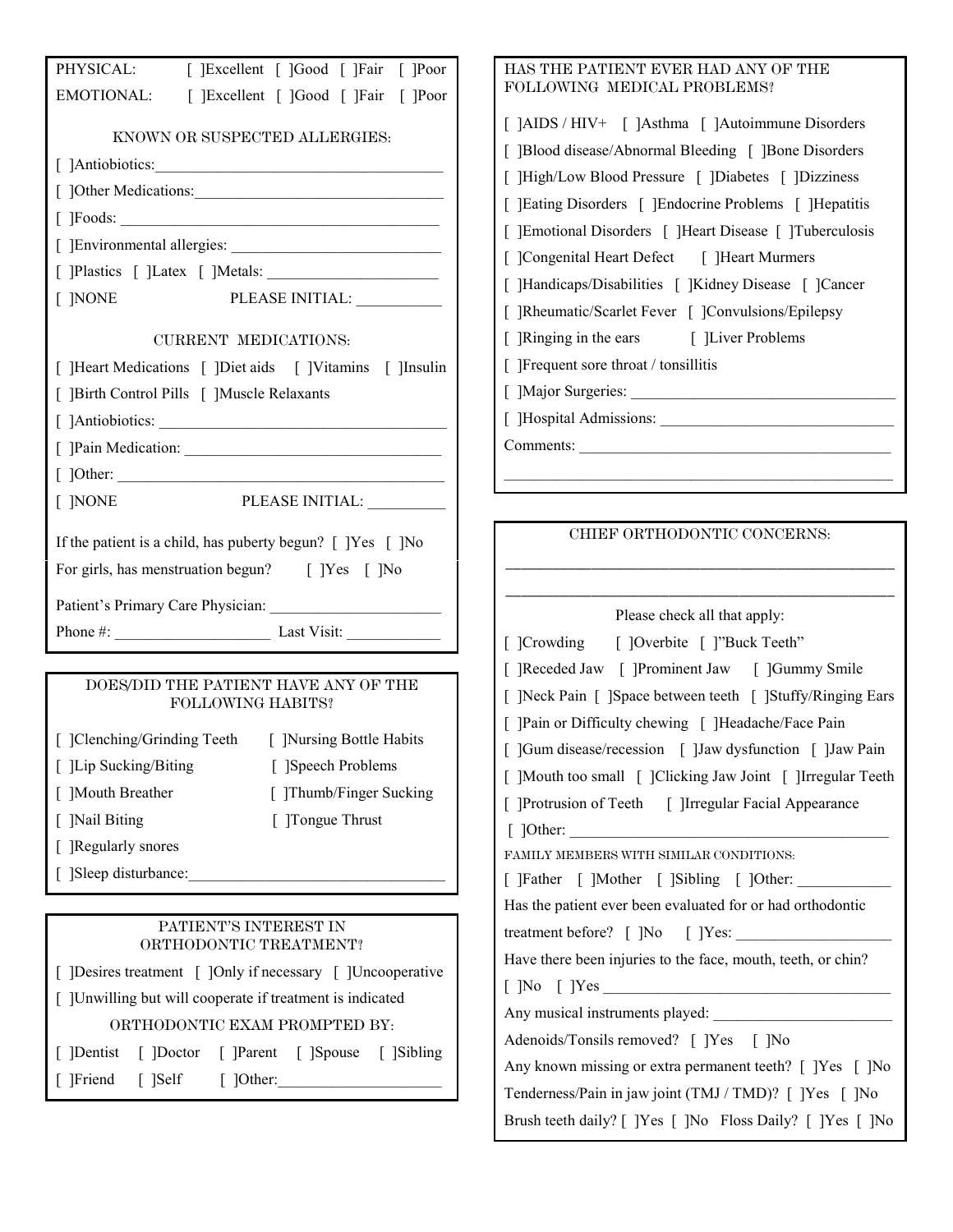### MEDICAL, DENTAL, OR SURGICAL INFORMATION NOT COVERED ELSEWHERE ON THIS FORM?

 $\mathcal{L}_\mathcal{L} = \mathcal{L}_\mathcal{L} = \mathcal{L}_\mathcal{L} = \mathcal{L}_\mathcal{L} = \mathcal{L}_\mathcal{L} = \mathcal{L}_\mathcal{L} = \mathcal{L}_\mathcal{L} = \mathcal{L}_\mathcal{L} = \mathcal{L}_\mathcal{L} = \mathcal{L}_\mathcal{L} = \mathcal{L}_\mathcal{L} = \mathcal{L}_\mathcal{L} = \mathcal{L}_\mathcal{L} = \mathcal{L}_\mathcal{L} = \mathcal{L}_\mathcal{L} = \mathcal{L}_\mathcal{L} = \mathcal{L}_\mathcal{L}$  $\mathcal{L}_\mathcal{L} = \mathcal{L}_\mathcal{L} = \mathcal{L}_\mathcal{L} = \mathcal{L}_\mathcal{L} = \mathcal{L}_\mathcal{L} = \mathcal{L}_\mathcal{L} = \mathcal{L}_\mathcal{L} = \mathcal{L}_\mathcal{L} = \mathcal{L}_\mathcal{L} = \mathcal{L}_\mathcal{L} = \mathcal{L}_\mathcal{L} = \mathcal{L}_\mathcal{L} = \mathcal{L}_\mathcal{L} = \mathcal{L}_\mathcal{L} = \mathcal{L}_\mathcal{L} = \mathcal{L}_\mathcal{L} = \mathcal{L}_\mathcal{L}$  $\mathcal{L}_\mathcal{L} = \mathcal{L}_\mathcal{L} = \mathcal{L}_\mathcal{L} = \mathcal{L}_\mathcal{L} = \mathcal{L}_\mathcal{L} = \mathcal{L}_\mathcal{L} = \mathcal{L}_\mathcal{L} = \mathcal{L}_\mathcal{L} = \mathcal{L}_\mathcal{L} = \mathcal{L}_\mathcal{L} = \mathcal{L}_\mathcal{L} = \mathcal{L}_\mathcal{L} = \mathcal{L}_\mathcal{L} = \mathcal{L}_\mathcal{L} = \mathcal{L}_\mathcal{L} = \mathcal{L}_\mathcal{L} = \mathcal{L}_\mathcal{L}$ 

PLEASE DESCRIBE:

|          | PLEASE LIST A RELATIVE OR FRIEND NOT LIVING WITH YOU |           |              |     |  |
|----------|------------------------------------------------------|-----------|--------------|-----|--|
| Name:    |                                                      | Relation: | Phone $\#$ : |     |  |
| Address: |                                                      |           |              |     |  |
|          | <b>STREET ADDRESS</b>                                | CITY      | <b>STATE</b> | ZIP |  |

I understand that the information that I have given is correct to the best of my knowledge, that it will be held in the strictest of confidence and it is my responsibility to inform this office of any changes in my child's medical status. I authorize the dental staff to perform any necessary dental services my child may need.

Signature: \_\_\_\_\_\_\_\_\_\_\_\_\_\_\_\_\_\_\_\_\_\_\_\_\_\_\_\_\_\_\_\_\_\_\_\_\_\_\_\_\_\_\_\_\_\_\_\_\_\_\_\_\_\_\_\_\_\_\_\_\_ Date: \_\_\_\_\_\_\_\_\_\_\_\_\_\_\_\_\_\_\_\_\_\_\_\_\_\_\_\_\_\_\_

I hereby authorize Bailey Orthodontics to release all necessary information to secure payment of benefits and I assign directly to the doctor all insurance benefits otherwise payable to me. I authorize use of this signature on all insurance submission. I understand that I am responsible for payment of services rendered and also responsible for paying any co-payment and deductibles that my insurance does not cover.

Signature of patient or parent/guardian: \_\_\_\_\_\_\_\_\_\_\_\_\_\_\_\_\_\_\_\_\_\_\_\_\_\_\_\_\_\_\_\_\_\_\_\_\_\_\_\_\_\_\_\_\_\_\_\_\_\_\_\_\_\_ Date: \_\_\_\_\_\_\_\_\_\_\_\_\_\_\_\_

The parent or guardian who accompanies the child is responsible for payment. Our office is committed to meeting or exceeding the standards of infection control mandated by OSHA, the CDC, and the ADA.